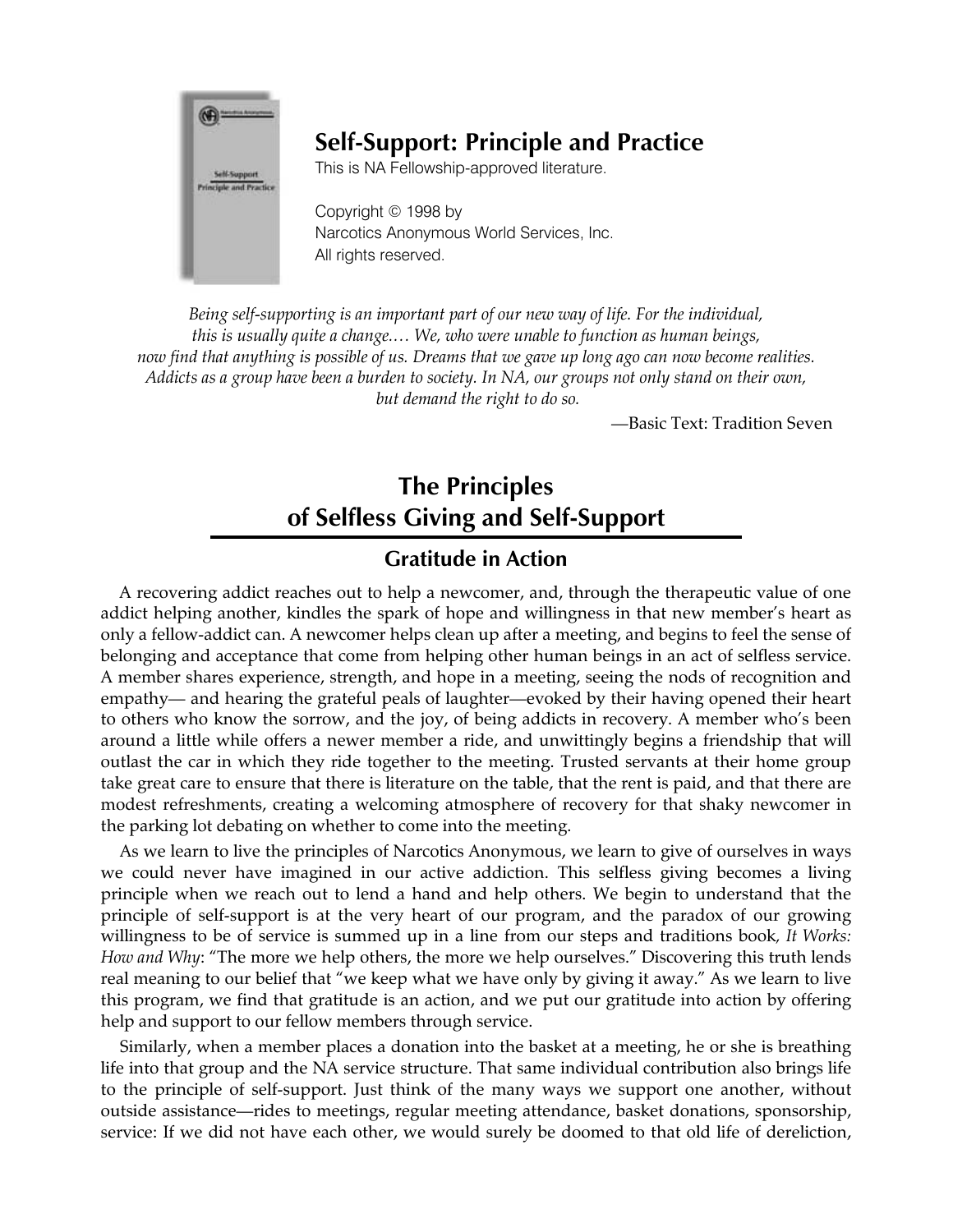despair, and untimely death. We learn to trust each other as though our very lives depended on the goodwill of the people sitting next to us at a meeting—because they do.

We come to be of service in many different ways in this fellowship, and, through service, we learn that the "logic" of recovery sometimes seems just the opposite of the "logic" of the street: We once thought the world owed us a living, and we justified taking what we thought we deserved when the world didn't see fit to meet our demands. But in recovery, we learn that taking only leaves us feeling empty, while giving fills us up. We know from much experience that the amount that we are able to give, whether it be measured in time, effort, or money, is far less important than our willingness to give. We find that our willingness is often repaid tenfold in our own recovery. In the course of learning to practice these principles in all our affairs, most of us come to believe that a personal commitment to the principles of selfless giving and self-support stands as the foundation of our way of life.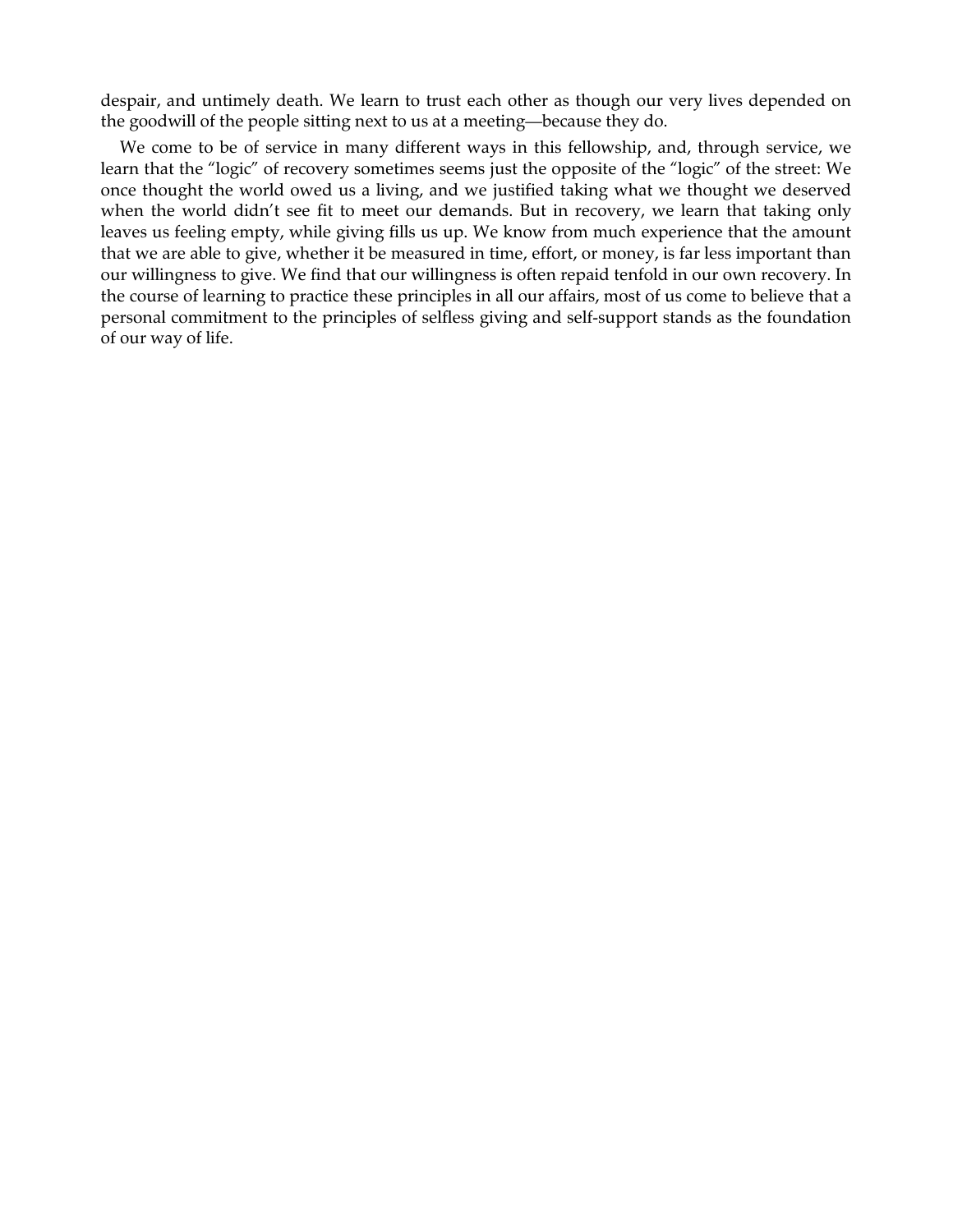*NA members around the world contribute money to help our fellowship fulfill its primary purpose. It is incumbent upon every element of our service structure to use those funds to carry the NA recovery message as far as possible.* 

*—Eleventh Concept, long form* 

## **Funding NA Services**

#### **Our collective responsibility**

Self-support starts at the individual and group level. As individual members, we are each responsible for furthering the success of our program in every way we can. As a society of recovering addicts, we are fortunate that the primary purpose of our groups is so clear and simple: to carry the message of recovery to the addict who still suffers. Self-support ensures that we can carry this message on our own terms, free from outside influences and control. Self-support also allows our groups to be self-governing, guaranteeing each group's autonomy as discussed in our Fourth Tradition. More practically, self-support helps us to ensure that rent for our meeting spaces is paid, and literature is made available to our members and newcomers alike.

Why is self-support so important to an organization like ours? In a word, freedom! As our steps and traditions book *It Works: How and Why* says, "By paying our own expenses, we remain free to carry our own message." The description of our Seventh Tradition in the Basic Text repeats this thought more forcefully: "Our policy concerning money is clearly stated: We decline any outside contributions; our fellowship is completely self-supporting. We accept no funding, endowments, loans, and/or gifts. Everything has its price, regardless of intent. Whether the price is money, promises, concessions, special recognition, endorsements, or favors, it's too high for us. Even if those who would help us could guarantee no strings, we would still not accept their aid. . . . We will not put our freedom on the line." By paying our own way, we remain free to carry our message in our own way, free from outside influences. But this freedom also implies responsibility: We remain committed to supporting our groups, and the services that support them, through our own voluntary contributions.

In addition to this freedom, supporting the NA service structure beyond the group's needs also allows our members to feel a part of a growing fellowship. As a long-time member puts it, "If we don't help support it, we don't own it. Every group should participate in sending money to support our services. That makes a group 'a part of.' It gives them a stake in what's going on." So our principle of self-support ranges far beyond maintaining the group's simple financial responsibilities. Together, we are responsible for the success of all our service efforts. Our collective willingness to shoulder the burden of supporting our services will determine the success of our efforts to better carry our message to addicts throughout the world.

Funding NA services is therefore our collective responsibility. We truly believe in the principles of our program. We also recognize that, paramount among these principles are selfless giving and self-support. In our recovery, we learn to give more than lip-service to these ideals. We breathe life into them (and, thereby, into ourselves) by becoming of service, and by supporting our trusted servants' efforts, making sure that money is the least of our problems in carrying our message to the still suffering addict. The program works—we are all living proof of *its* effectiveness. But what about NA as an organization that seeks to help suffering addicts find a new way to live? If each of us committed just one-tenth of the resources that we spent on our active addiction to providing service in Narcotics Anonymous, what a powerfully dynamic organization we would be!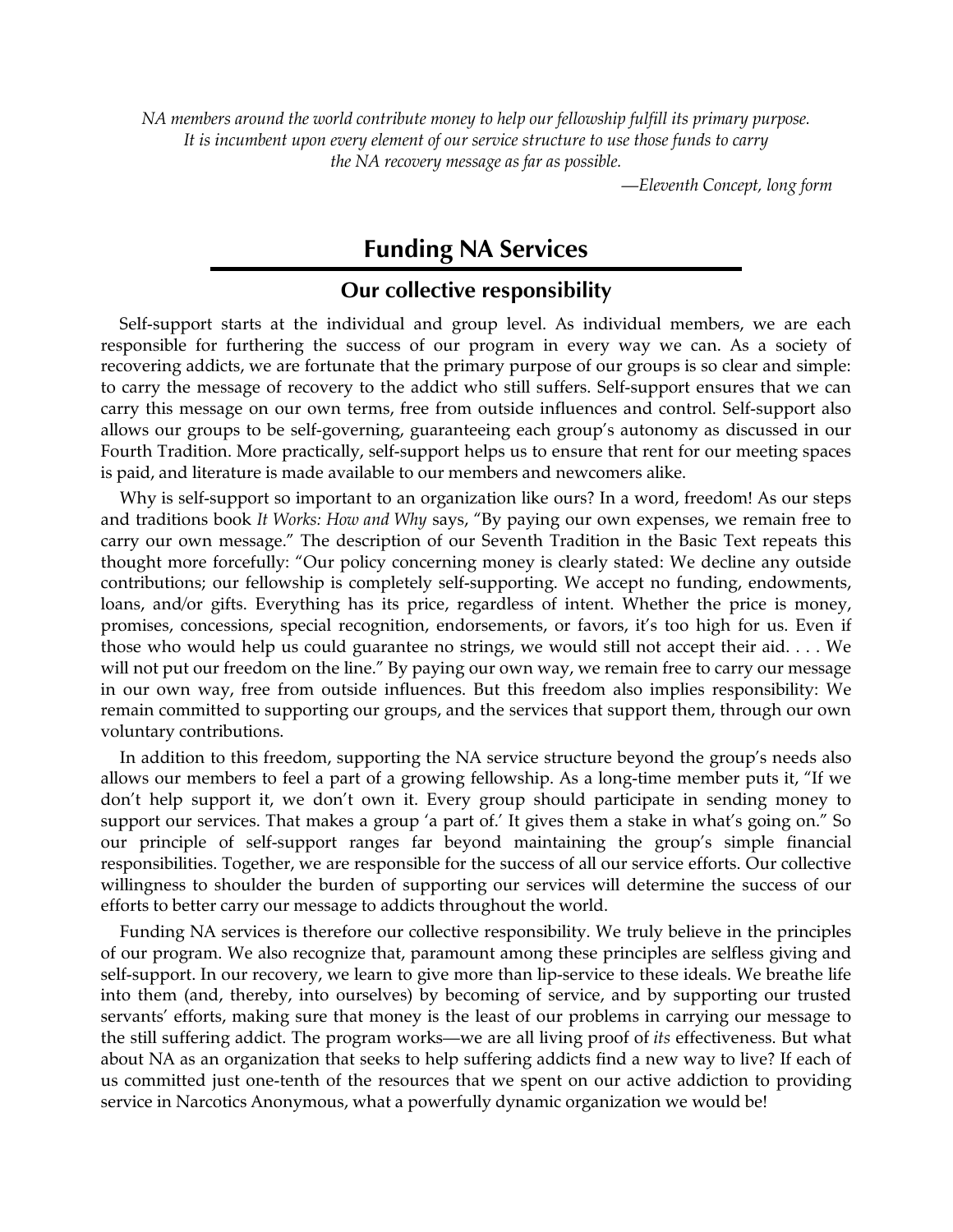*Moving from a self-seeking life to a life based on spiritual principles requires us to change profoundly.* 

*—It Works: How and Why* 

### **Making Recovery More Available**

In the end, it's practicing the principle that counts—individual members and groups giving what they can, as they can, in the principles of selfless giving and self-support. It is our goal in both principle and practice to make recovery available to every addict seeking relief from the nightmare of addiction. Supporting our services helps to make that possible. Our Basic Text spells it out clearly for us:

*We cannot change the nature of the addict or addiction. We can help to change the old lie "Once an addict, always an addict," by striving to make recovery more available.…* 

*—*Basic Text

We remind ourselves that, alone, we were doomed, but together, living the principles of selfless giving and self-support, all things are possible. We put these principles into practice by being of service, striving to make recovery more available every day through sponsorship, meeting attendance, service, and our Seventh Tradition donations.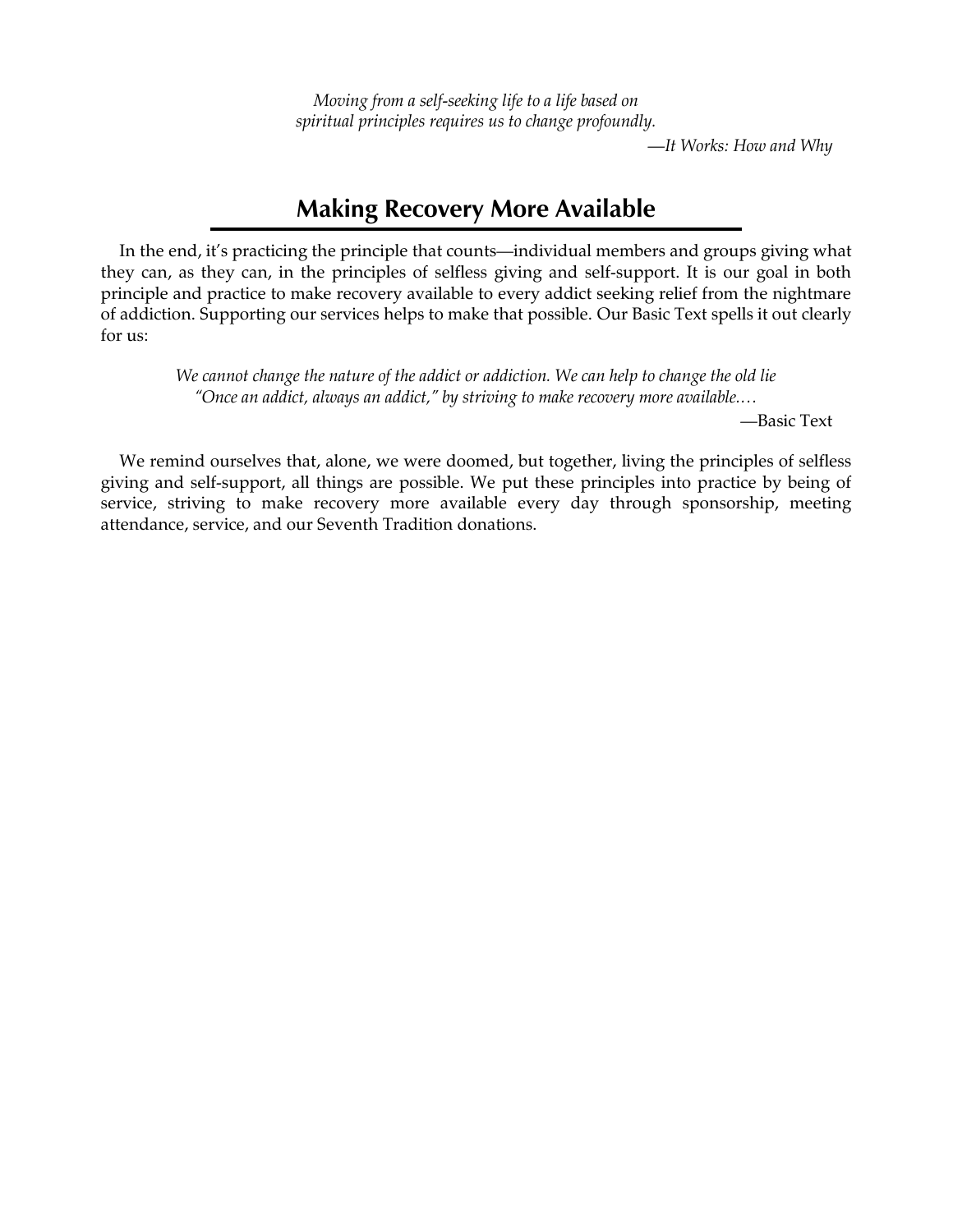*High on our list of priorities should be a commitment to further the goals of NA as a whole. For NA to deliver the services necessary to keep growing and fulfilling our primary purpose around the world, the flow of funds must not bottleneck at any point in our service structure.* 

*—Eleventh Concept, long form* 

### **Contributing to NA Services**

#### **What Can We Do?**

There are many ways that we as individual members can contribute to the success of our program: sponsorship, service in meetings, area and regional service, and, yes, placing Seventh Tradition contributions in the basket. How is this success measured? The discussion of our Twelfth Step in *It Works: How and Why* sums it up for many of us: "Helping others is perhaps the highest aspiration of the human heart and something we have been entrusted with as the result of a Higher Power working in our lives." Because we know that "we keep what we have only by giving it away," our members learn the principle of service, and we do our best to practice it in our daily lives.

Our early members created our service structure to help the groups in their effort to better carry the message of recovery. Those members saw that the group needed to focus only upon what it does so very well—carrying our message to addicts. Yet there were other obvious things that our members could do to help make suffering addicts more aware of a new way of life: At the area and regional levels, they saw the need for regularly held meetings in hospitals and institutions; public information presentations; helplines; even area and regional meeting lists. At the world level, they saw the need to provide a central point of information and continuity for all of these services, as well as the ongoing need for the creation and, more recently, translation of literature. These and a host of other services were seen as essential. But our founders also feared that, if the groups themselves were to attempt to provide these services, such a loss of focus would hurt the group's ability to carry our message. The service structure was created on the group's behalf to provide such services so that the groups themselves could continue to remain our "grass-roots" support system, focusing solely on the delivery of our message to newcomers and old-timers alike.

We delegate many vital responsibilities to our service structure, and this practice has proven to be a remarkably successful one over the years. The growth and development of our fellowship throughout the world attests to the fact that our service structure succeeds in helping addicts everywhere to find our groups and, in so doing, to find recovery. In 1972, there were perhaps 200 NA groups in the world. In 1982, there were about 2,000. Today, there are well over 20,000 in 90 countries, and our numbers grow stronger every day\* . NA is alive and well across the globe!

This progress has depended upon members' support for its success. Such support comes in many forms: most importantly, in members' willingness to become active participants in their own recovery by getting involved in their groups, as well as in their area and regional committees. Of course, these services also require money to be successful. Unlike our groups, service boards and committees are not self-supporting: They depend upon the groups' donations to carry out the work that helps bring newcomers to our meetings. Whether it is in terms of personal service efforts, Seventh Tradition donations, or both, our group members' support helps ensure that our service structure is as successful as possible in getting our message to addicts seeking a new way of life.

<sup>\*</sup> Published in 1998. As of 2008, there are over 28,000 groups in 130 countries.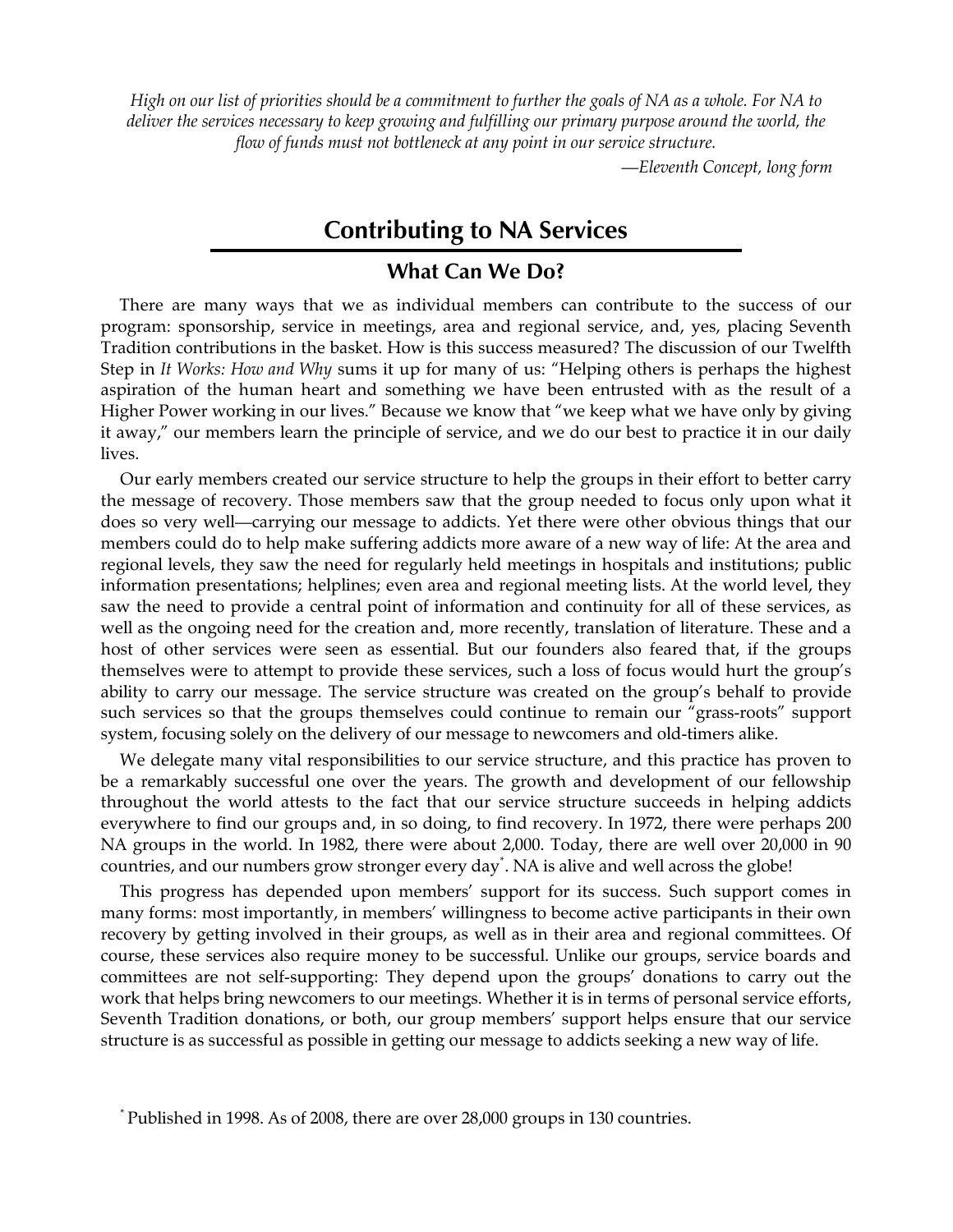Like our members themselves, groups, areas, and regions are not required to donate anything to the service structure to be a part of Narcotics Anonymous. So long as a group or service committee follows the Twelve Steps and Twelve Traditions of NA, and wishes to consider itself a part of NA, there are no other requirements for "membership." But traditionally our groups and service bodies have come to assume the responsibility of helping to shoulder the burden of our shared service efforts at the area, regional, and world levels of service. Our groups elect Group Service Representatives (GSRs) to represent the group at area service, and at their regional assembly. Our areas elect Regional Committee Members (RCMs) to serve at the regional level. And our regions elect Regional Delegates to serve at the world level. Most of our groups, areas, and regions also choose to contribute to the service structure, helping to pay for the costs associated with providing a wide array of services on the groups' behalf.



Should the group choose to donate to the service structure, the method by which it chooses to do so is, ultimately, the choice of the group members themselves. *A Guide to Local Services in Narcotics Anonymous* suggests direct group donations to all levels of service, and here are three suggested donation methods:

In simple terms, these numbers represent percentages of the total money the group has available to pass on to other levels of service after it has covered its own monthly expenses. What is left over is donated to the other levels of service, according to your group's conscience about how to pass on extra money to support our service structure.

Probably the simplest way to determine which method best suits the group is to examine which levels of service (area, region, and world) provide the most obvious service to the group itself. In some geographic locations throughout the world, groups receive their most obvious benefits from their local area committee. In others, for a variety of reasons, their most obvious

benefits may come from the regional or even world levels of service. After looking at these factors, the group can decide what donation method is most appropriate for the group's situation. The groups should not feel confined to the suggested percentages described here, but may find another breakdown of donations that best suits their circumstances.

Here is a format for your group to record its breakdown of contributions:

| Contribution Plan of           |              |
|--------------------------------|--------------|
|                                | (Group Name) |
| Group Code                     |              |
| Area Donation                  | %            |
| <b>Regional Donation</b>       | %            |
| <b>World Services Donation</b> | %            |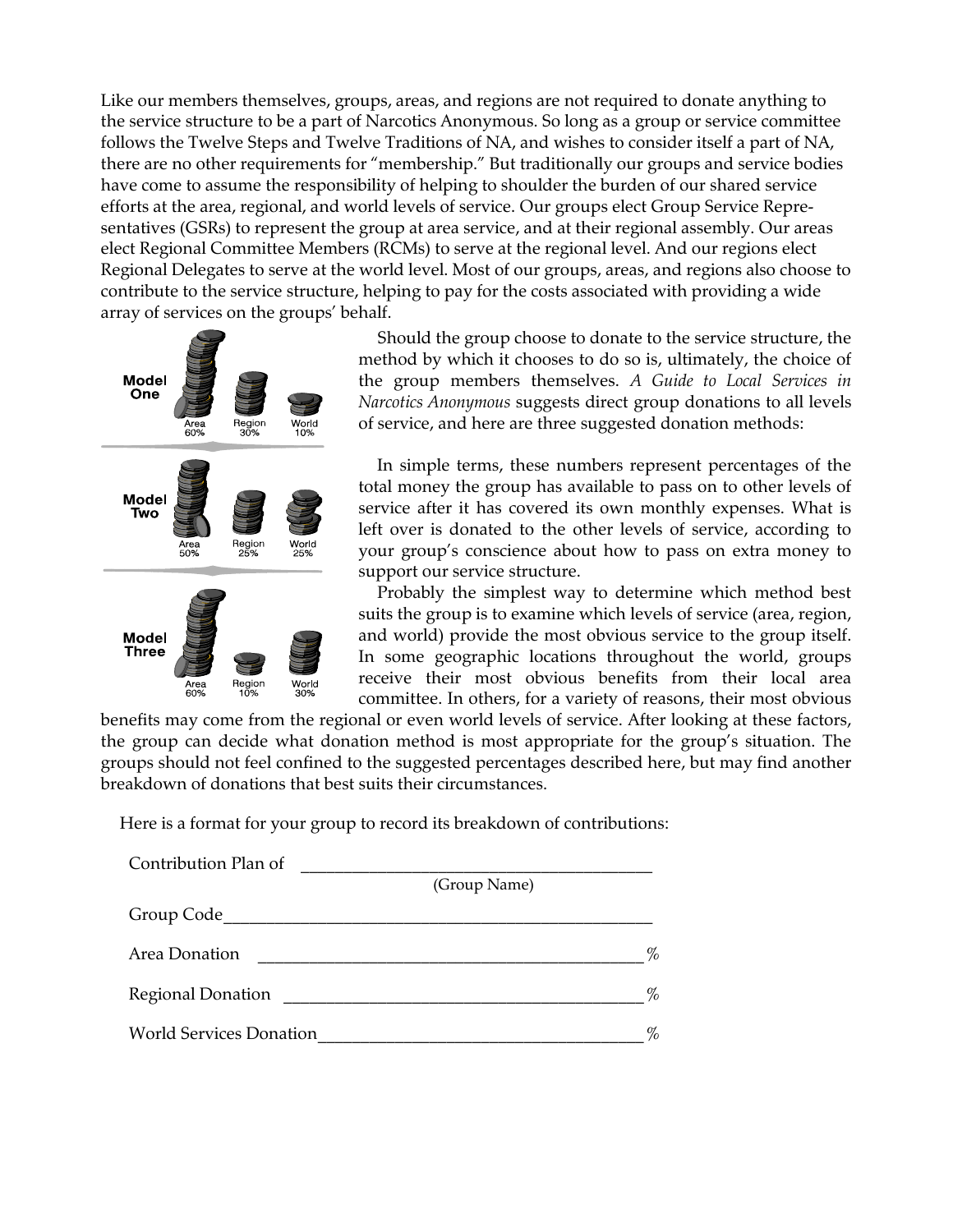*"Our service structure represents all of us in Narcotics Anonymous. It's not like it's a separate thing. It's there to further the message of recovery. I don't look at supporting our services any differently than supporting a meeting—it all goes to help addicts. And it helps in giving the message where they don't have the message yet."* 

*—Long-time NA member*

## **Some commonly asked questions and answers**

- *Q: Where does the money I put into the basket go?*
- A: Typically, a great percentage of the group's basket donations are taken up by the group's own expenses—paying rent, buying literature, and other supplies. Usually what's left over is passed on to the other levels of service, where our donations help pay for area and regional meeting directories, free literature to addicts in treatment and institutions, even public information presentations to professionals and the public at large.
- *Q: Can the money I put in the basket really help addicts in other parts of the world?*
- A: It really can. When your group, area, and region contribute to world services, the money they send pays for literature translations, free literature to addicts in other countries, coordination of worldwide services and communications, even helping ensure other countries' participation at the World Service Conference. The money donated to world services helps to pay for many activities and services directed toward worldwide fellowship development so that we can continue to grow and carry our message to addicts across the globe. Examining the explosion of NA outside of the US and Canada over the last decade, we see ourselves fulfilling our program's primary purpose today beyond our founders' wildest dreams. Supporting world services helps make this growth possible.
- *Q: Some groups announce their treasury balances at a meeting, and they have hundreds of dollars in the bank. Is it OK to keep a big reserve?*
- A: In our experience, no. We have found that a number of problems arise when groups, areas, regions, and even convention committees keep more than they need to operate in their reserves. We have seen individuals relapse over stealing NA money that probably should have been passed on to the next levels of service in the first place. We have also seen local fellowships become bitterly divided over "their" money that had been raised by a convention or other activity. Sometimes this disunity lasts years, crippling the effectiveness of the local NA community. Needless problems such as theft of NA funds and trusted servants fighting over money, property, and prestige at service meetings result when our service committees hoard NA funds.

More importantly, the money that sits idly in the bank might otherwise be used to help addicts, both locally, and even in other parts of the world. The principle of self-support means that we use what we need, and we pass along the rest to help others. This principle forms the basis of our way of life.

- *Q: Is it OK for my area to donate to both the regional and world levels of service?*
- A: Of course. Your area can donate to your region and to world services if it chooses to do so. As it says in *A Guide to Local Services*, "Narcotics Anonymous groups directly support area, regional, and world services from money left over after covering their own expenses. Area committees …are encouraged to do the same with their surplus funds, sending it on to the